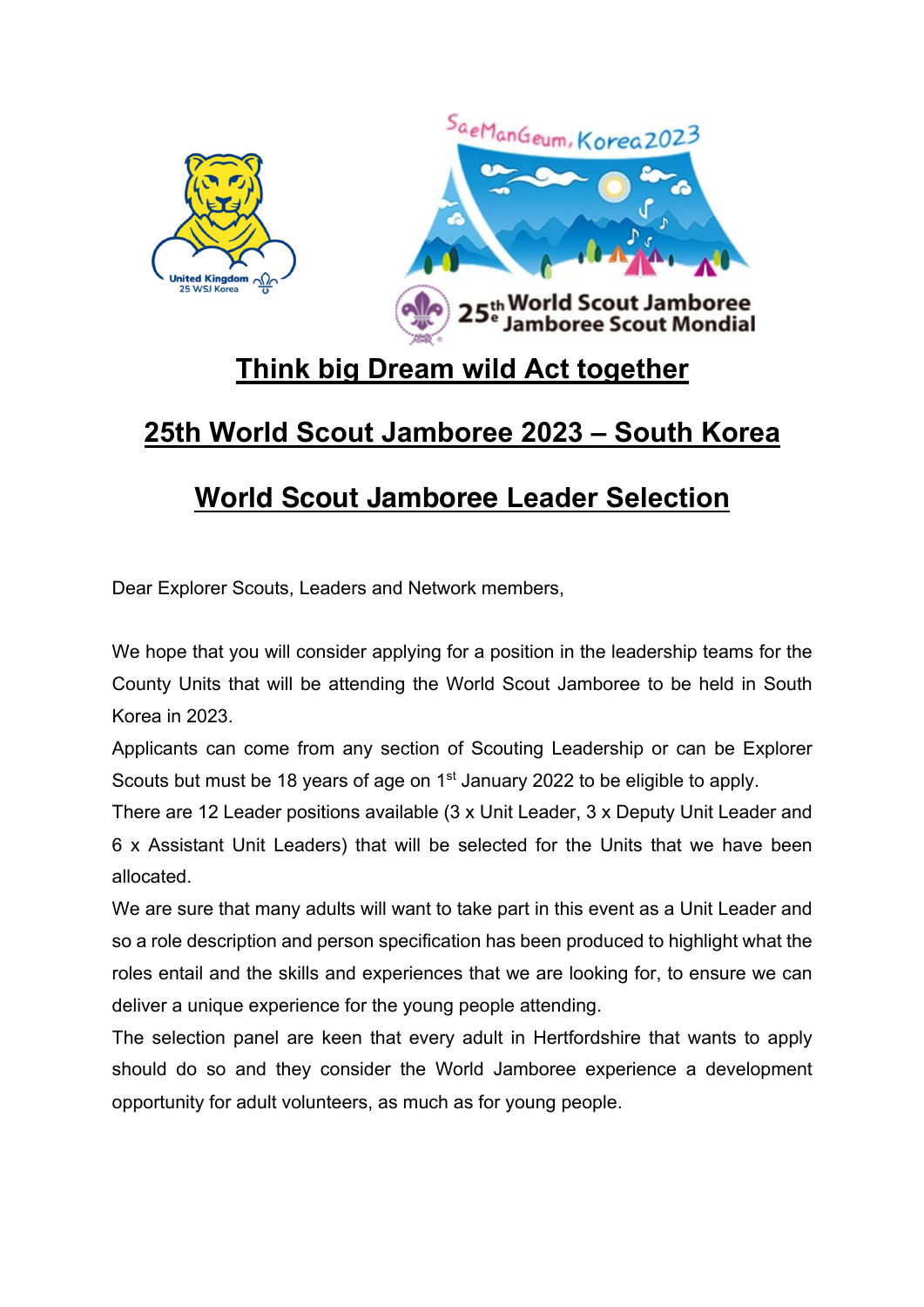The Cost for participants and Leaders has still to be confirmed but is expected to be in the region of £3750.00 all-inclusive of transport, Jamboree fees, equipment and uniform and 1 event per month for the 18-month run up to the Jamboree.

It is perfectly acceptable for Leaders as well as young people to fundraise towards the cost of participation, in fact it is expected, and the participant training should include activities that help with fundraising. Finance should not be a barrier to anyone applying.

The information you provide within your application form, along with the notes made during your interview and how you apply yourself to our practical tests will form the basis on which the panel will make the selection for the roles available. The interview process will be short and friendly – we want to find out about you and why you want to go to the Jamboree, listen to some of your experiences in and out of Scouting, and to understand what you would bring to a leadership team.

The selection days will take place at Well End Activity Centre, and you should attend in uniform, but also bring casual clothes for the activities.

More details about the selection day will be provided when you are allocated a day to attend.

Please do ensure that you apply before deadline of 24.00 on Wednesday 17<sup>th</sup> November because you will be put into a timetable and if we have not had an application and you just arrive, we will not be able to include you in the selection process.

All applicants who apply after the  $20<sup>th</sup>$  of October will automatically be allocated a selection date of Sunday 21<sup>st</sup> November.

If you do not apply you will definitely not get selected, but if you do apply you are in with a chance of being part of what will be an amazing experience.

If you have any questions regarding your application or the process or wish to have an informal chat about the roles, please contact me on my mobile 07931 543 185.

Thank you for your application

Zum.

Peter Makewell Assistant County Commissioner (International)